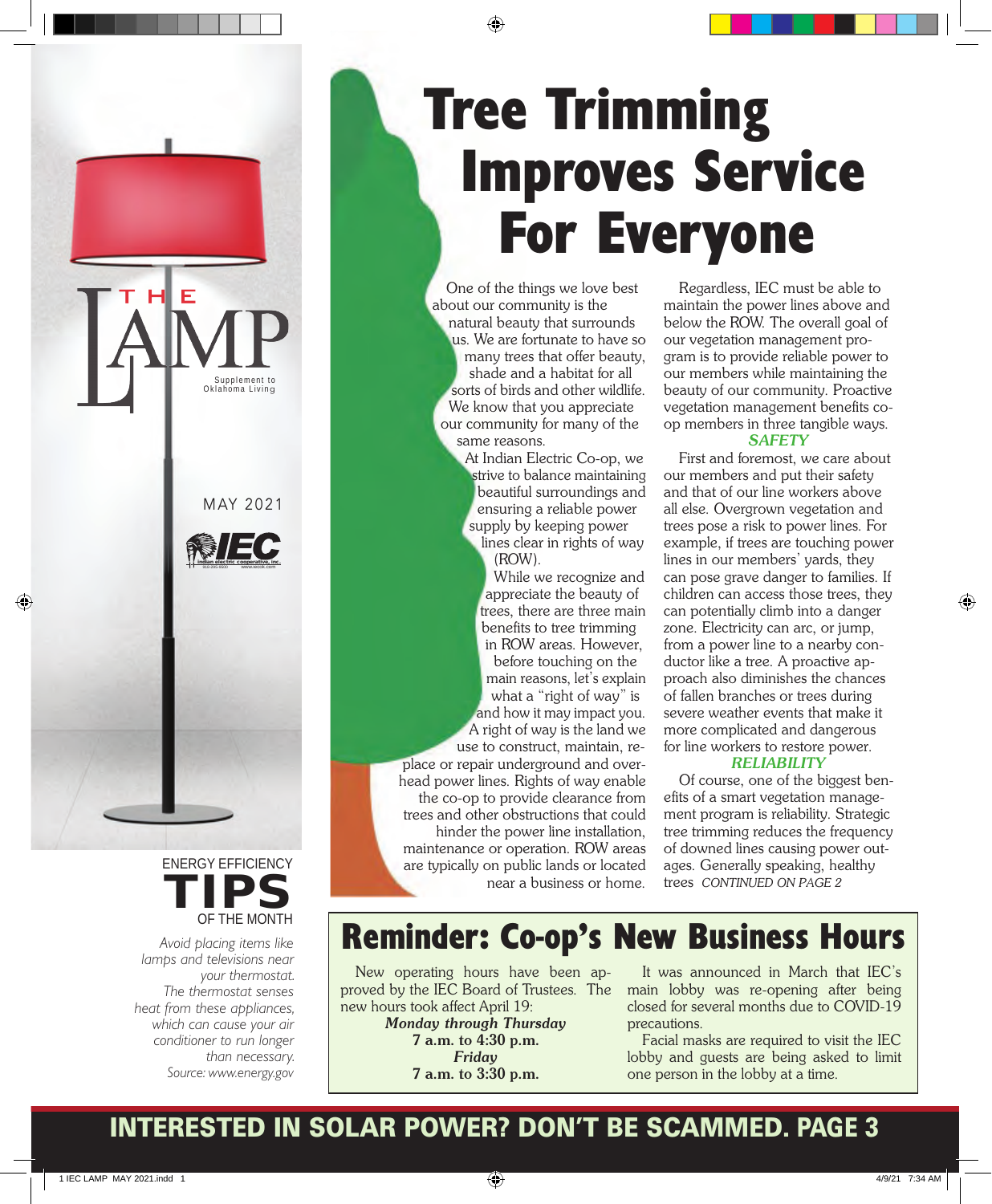### Trimming Trees *CONT. FROM PAGE 1*

don't fall on power lines, and clear lines don't cause problems. Proactive trimming and pruning keeps lines clear to promote reliability.

We also use data and the technology to maximize the efficiency of our operation. This includes our vegetation management plan.

#### *AFFORDABILITY*

As you know, IEC is a not-for-profit cooperative, and that means we strive to keep our costs in check in order to keep our rates affordable. This extends to our approach to vegetation management. If trees grow too close to power lines, the potential for expensive repairs also increases. Effective tree trimming and other vegetation management efforts keep costs down for everyone.

Our community is a special place. We appreciate the beauty trees afford, but we also know our community depends on us to provide reliable energy. Through vegetation management, we are better able to keep the power lines clear, prepare for future weather events and secure the reliability of the grid.





These days many of us are spending more time at home and finding new, creative ways to enhance our living space. Tackling do-ityourself (DIY) projects for the home can be fun and cost-effective, so why not roll up those sleeves and get started! Whether you're painting the front door with a fresh hue or finally upgrading those patio lights, successfully completing a DIY home project is incredibly satisfying. But many of these projects do not come without risks. Here are a few safety tips to keep in mind as you get to work.

Start by selecting a designated work area. The amount of space you'll need will depend on the size and scope of your project, but make sure you have adequate lighting and ventilation (if necessary). Required tools and equipment should be located in your workspace and organized for easy access.

Personal protective equipment (PPE) is your friend. We know you may feel like a pro but investing a few bucks in PPE is essential for most home projects. Stock up on safety goggles, dust masks, ear plugs (or noise reduction ear protectors), gloves and any other kind of protection you'll need for your project. Remember to wear appropriate clothing and shoes. (Ditch the sandals for this!)

Work slowly and clean as you go. When you rush through a DIY project, you'll likely end up with less desirable results than you intended, or worse, you could make a costly or dangerous mistake. Take your time and remember that you are in control of the project. You should also clean as you go to ensure a safer workspace. Pick up any scrap materials, tools that aren't in use and any tripping hazards.

Be cautious with power tools. Annually, 8% of electrocutions in the U.S. are attributed to improper use of power tools. The Electrical Safety Foundation International offers the following safety tips:

Use ground fault circuit interrupters (GF-CIs) with every power tool to protect against electrical shock.

Never use power tools near live electrical wires or water pipes.

Use extreme caution when cutting or drilling into walls where electrical wires or water pipes could be accidentally touched or penetrated.

If a power tool trips a safety device while in use, take the tool to a manufacturer-authorized repair center for service.

Do not use power tools without the proper guards.

When using a wet-dry vacuum cleaner or a pressure washer, be sure to follow the manufacturer's instructions to avoid electrical shock.

Remember, you should only tackle DIY home projects within your skill and comfort level. For projects that require extensive electrical work, we strongly recommend you hire a licensed, qualified electrician for assistance.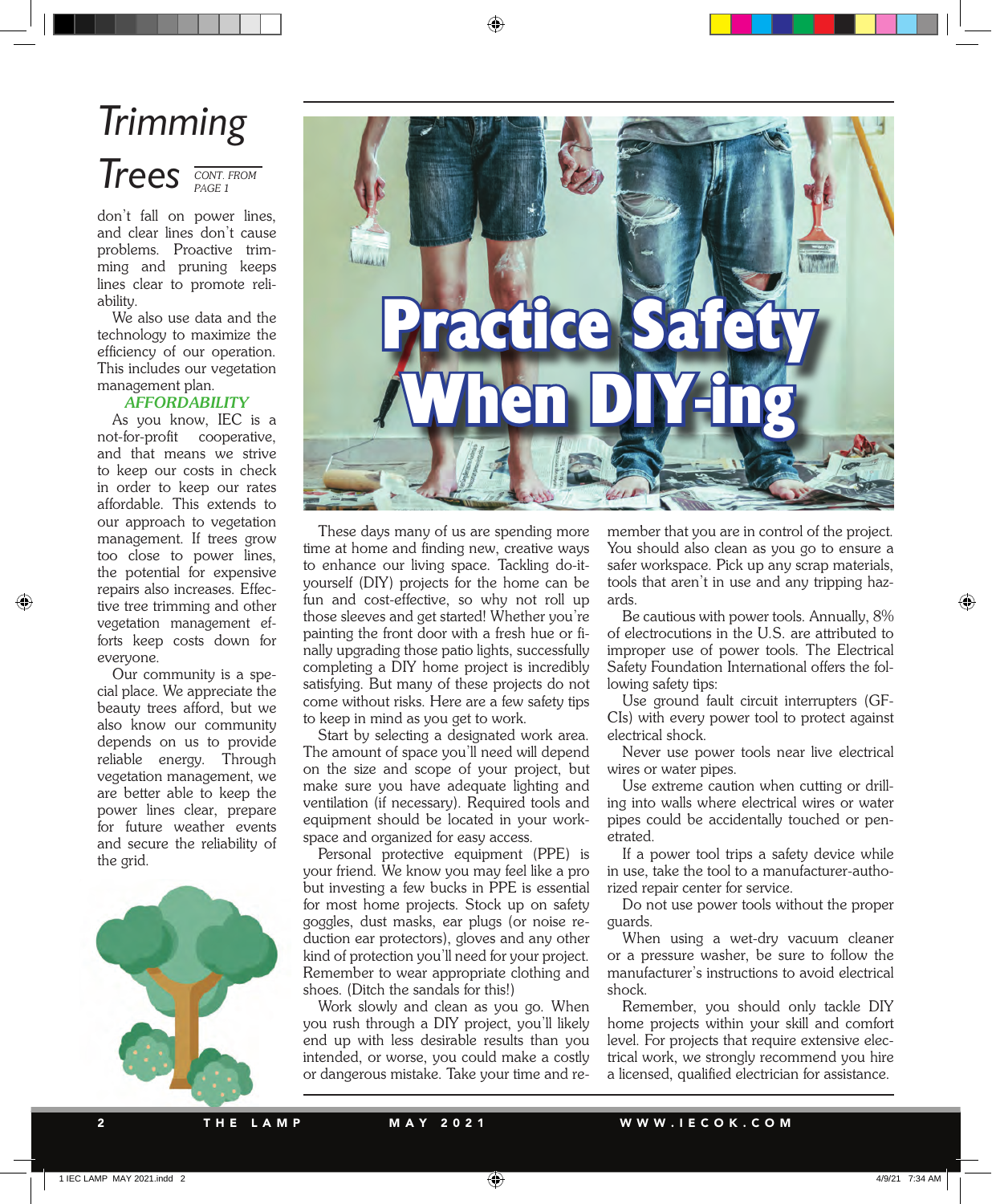## **Avoid Solar Energy Scams**

If it sounds too good to be true, it probably is

Going solar is a major decision, so you'll want to conduct a good bit of research first.

Solar energy is booming, and its future is brighter than ever. Through the use of rooftop solar panels, many homeowners can now harness the sun's natural rays to produce their own electricity that's environmentally friendly and cost-effective.

But with the increasing popularity of solar, unfortunately, some businesses are taking advantage of consumers who are interested in generating their own energy through rooftop panels.

While many solar companies are genuine and truly want to help consumers with a successful solar installation there are the occasional bad apples.

You've likely heard a story or two about solar vendors that promised rooftop panels that would generate enough electricity to power the entire house. Then, after the homeowner has paid thousands of dollars for the installation, the solar panels aren't working and the vendor is nowhere to be found. Sadly, this story has been the reality for many consumers.

 • Talk to an energy advisor at IEC first. We want you to feel confident about any decisions you make about your home energy use, especially decisions about generating energy at home.



### TIPS FOR AVOIDING SOLAR SCAMS

*As the popularity of rooftop solar panels increases, so do solar scams. Here are a few tips to consider before you install a solar photovoltaic system for your home.*

- **•** Talk to your electric co-op (IEC) first.
- **•** Get at least three quotes from solar companies
- and thoroughly read their reviews.
- tactics.
- **•** Don't believe unrealistic promises.
- **•** Only sign clear, easy-to-understand contracts.
- **•** Avoid solar companies that use high-pressure

 • Collect at least three quotes from different solar companies to ensure you're getting a competitive deal. As with any major purchase, research is key, so thoroughly read customer reviews for each of the three solar vendors.

 • If you speak to a solar vendor and they use highpressure tactics, like an offer that's only good for 24 hours, head the opposite way. Any reputable solar company will recognize that you need time to review a proposal and thoroughly weigh your decision.

 • You know if it sounds too good to be true, it probably is. So, if a solar company is making promises that sound unachievable and outlandish, they probably are. Remember, if you have any questions, you can always count on your neighbors at IEC for advice.

 • Finally, when it's time to review and sign a solar

contract, make sure the language is clear and easy to understand. Ensure any prior verbal (or emailed) promises are also included in the contract.

Going solar is a major decision, so you'll want to conduct a good bit of research first. If you're looking for a general starting point , check out the Department of Energy's Homeowner's Guide to Going Solar. Go to energy.gov and search for "homeowners solar."